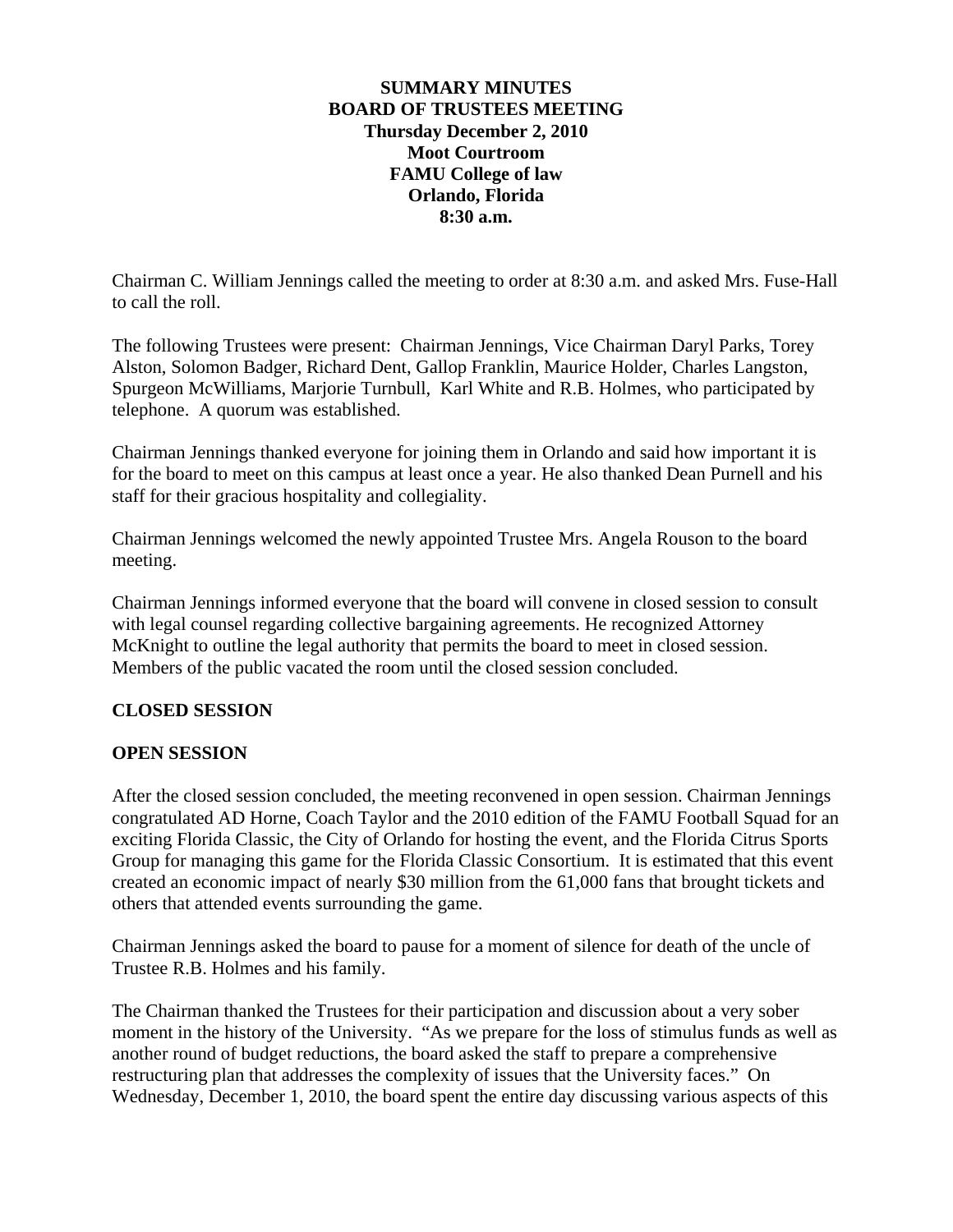plan to include the anticipated budget reductions. These discussions permitted the Trustees to offer directions to the President and the staff about how to proceed with their future plans. We recognize that this is an iterative process and we have information that needs to be considered that requires further analysis. The president stressed and the board heard about the need for shared governance and permitting various members of the campus community to participate in this process. We look forward to an update on this matter in February.

The trustees also met as a committee of the whole to discuss a few items that require board approval. Attorney McKnight presented the proposed Alcohol Policy. The policy outlines the areas of campus that permits alcohol to be served to those at or above the legal drinking age. Moreover, the proposed policy notes the approval process for allowing alcohol to be served in these designated areas. This policy will be posted for thirty (30) days in accordance with the policy development procedures and will become effective after the elapsed time, if there are no comments.

### **Trustee Parks moved approval of the policy. The motion was seconded by Trustee Franklin and the motion carried.**

The board heard from Attorney Fuse-Hall regarding Amendment to Policy 2008-05, Naming Plaque Policy. This policy was proposed to designate the type of plaque that will be displayed in University building that are constructed or undergo major renovations.

## **Trustee McWilliams moved approval of the proposed policy and it was properly seconded. The motion carried.**

## **COMMITTEE REPORTS**

### **BUDGET & FINANCE COMMITTEE**

Chairman Jennings recognized Committee Chairman Richard Dent for the Report of the Budget & Finance Committee.

Chairman Dent noted that the Budget and Finance Committee had two action items for approval. The Board members heard from Teresa Hardee, CFO & Vice President for Administrative and Financial Services, who presented three amendments to the operating budget. The first amendment provided increased budget authority to the financial aid fee fund to allow for the disbursements of need based dollars to students in the amount of \$2,600,000. The second amendment provided for a decrease in budget authority of the scholarship fund in the same amount (\$2,600,000) in order to redistribute the budget to the financial aid fund. It was noted that this transaction has a zero net effect on the total operating budget.

The third budget amendment requested additional budget authority of \$256,797 to be transferred from the Facility Maintenance and Equipment Reserve fund to the Intercollegiate Athletics operating fund for renovations and repairs made to the Bragg Memorial Stadium.

**Trustee Dent moved that the Board of Trustees approve these amendments to the operating budget. The motion was seconded by Trustee Badger and the motion carried.**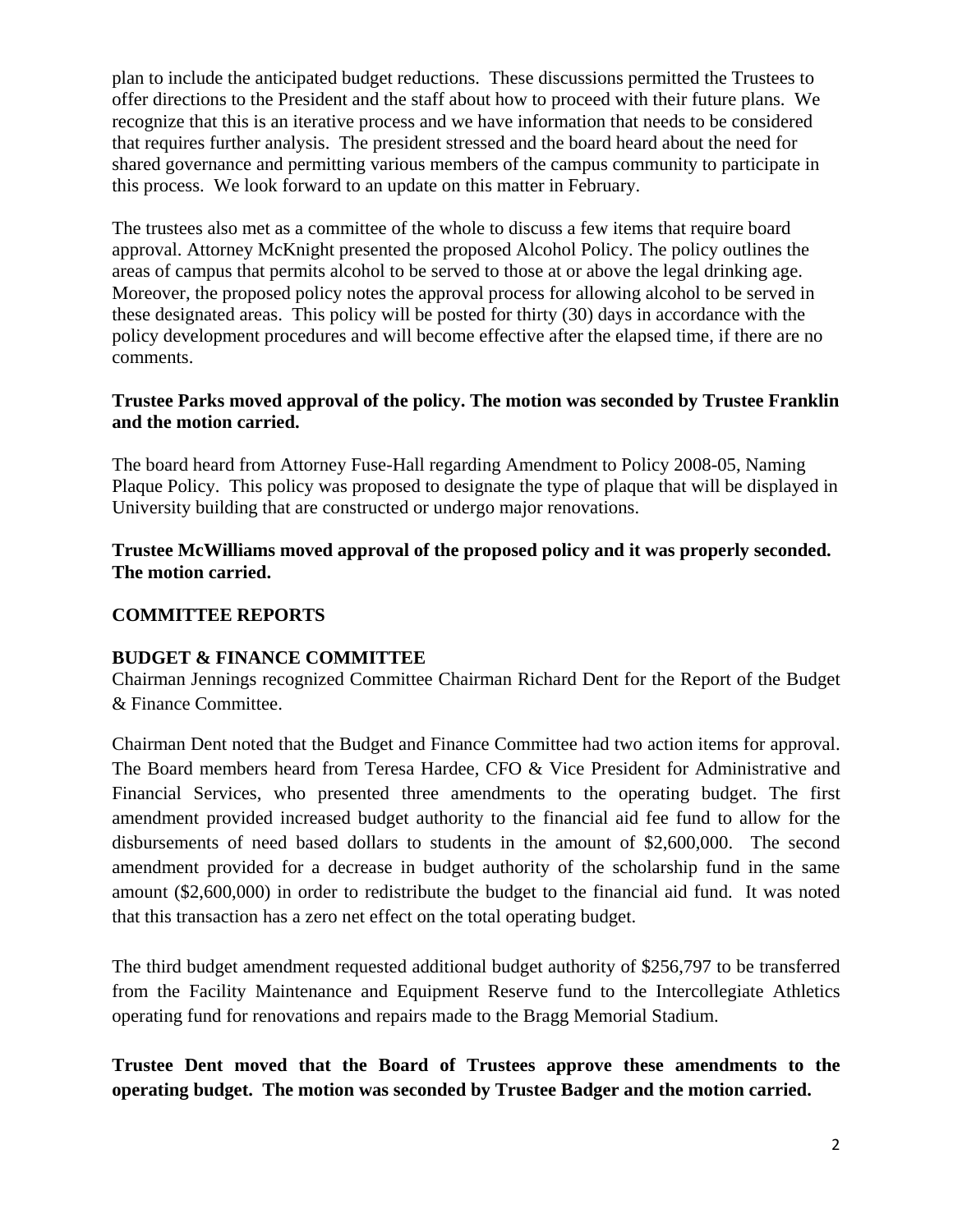The Board heard a presentation by Provost Hughes Harris, regarding recommended tuition for three (3) on-line degree programs. These programs include:

- Master's in Business Administration at a tuition rate of \$34,850;
- Master's in Nursing at a tuition rate of \$30,750; and
- Master's in Public Health at a tuition rate of \$32,500.

# **Trustee Dent moved that the Board of Trustees approve the tuition for the three on-line degree programs. Trustee Badger seconded the motion and it carried.**

## **ACADEMIC AFFAIRS COMMITTEE**

Chairman Jennings recognized Committee Chairman Solomon Badger for the Academic Affairs committee report.

Trustee Badger noted that the Academic Affairs Committee had one (1) action item and one (1) item for information.

The Board heard from Provost Hughes Harris regarding the proposed Master of Science (MS) degree in Sports Management. This program was included in the list of programs that the Board authorized for exploration in the University's Strategic Plan. It is an academic track under the existing MS in Physical Education in the College of Education. Currently all 15 students enrolled in the MS in Physical Education are in the Sports Management track. No new students will be admitted to the MS in Physical Education if the MS in Sports Management is approved.

# **Trustee Badger moved that the Board of Trustees approve the MS in Sports Management. The motion was seconded by Trustee Dent and the motion carried.**

Next, Provost Hughes Harris informed the Board about the University's Annual Report. This is the second Annual Report that the university will submit to the Board of Governors and it covers the 2009-2010 academic year. The Board of Governors (BOG) instituted this requirement last year.

The annual report included data related to financial resources, personnel, enrollment, undergraduate and graduate education, and research. It also included a narrative section regarding the University's key achievements for the year, its activities in support of the BOG's four strategic goals, and progress on the goals outlined in the Work Plan that FAMU submitted in June 2010. The Annual Report was presented for information the the staff will seek Board approval at a later date.

Chairman Jennings informed the Board that there are several members with terms that will end on January 6, 2011; however, if no appointments occur then members will continue to serve until an appointment is made.

There being no further comments, Chairman Jennings announced that the meeting was open for those registered for public comment.